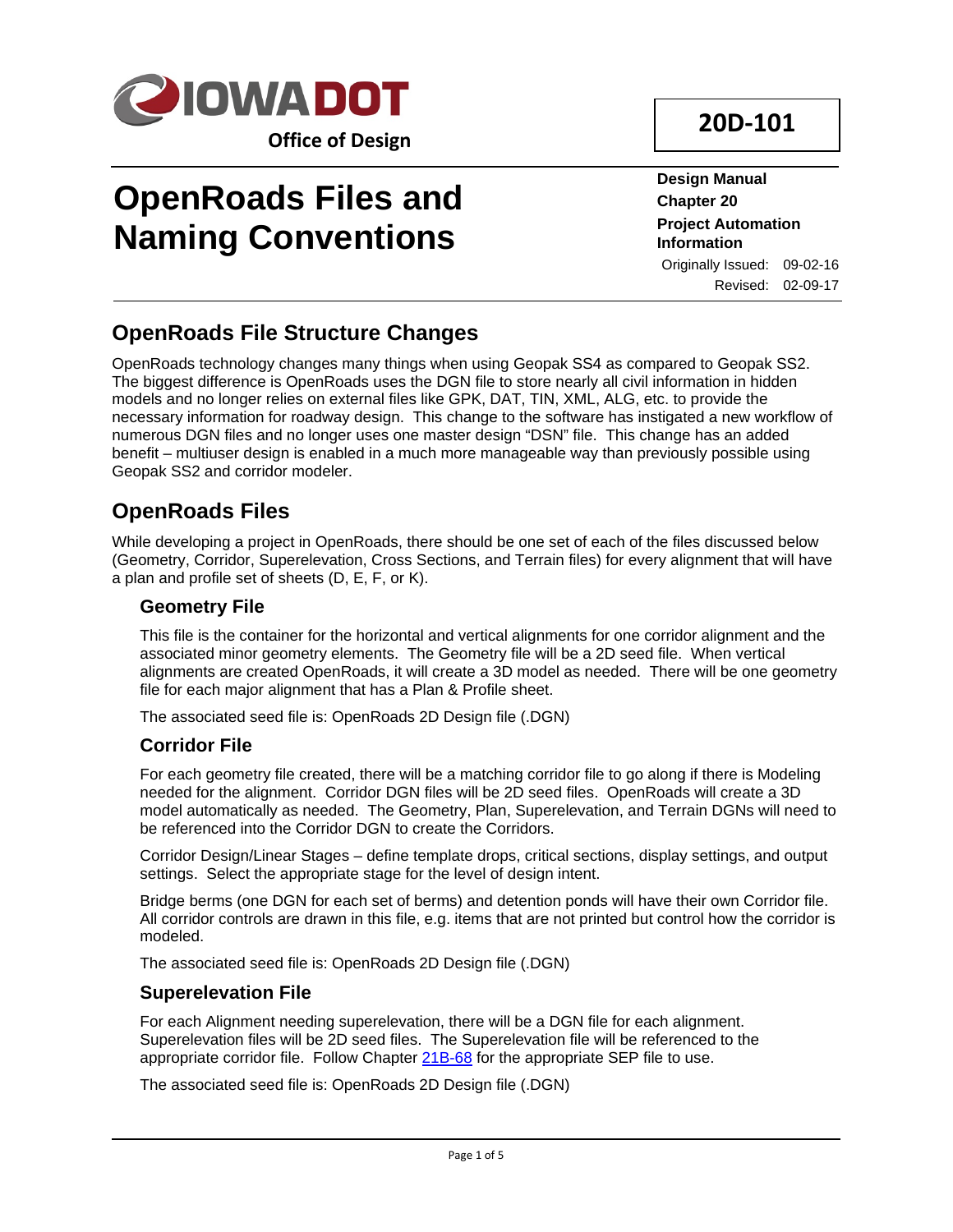# **Cross Section File**

There will be a cross section DGN file for each alignment. This will be a 2D file. Within OpenRoads, any element drawn in 3D can be visualized in the cross sectional view. This can include bridges, culverts, signs, etc. drawn in 3D in other files. The cross sections are created by referencing many files together (corridor files, structures files, signs model, etc.). When creating the cross section file, additional references (for features that should appear on the XS) can or will be needed to get all elements desired to show up in the cross section file. All corridors that should appear in the printed cross sections should be referenced into the Default model prior to creation of the cross sections. Any three dimensional elements referenced into the DGN file can be visualized on the cross sections.

The associated seed file is: OpenRoads 2D Design file (.DGN).





### **Terrain File**

There will be a design Terrain DGN for each corridor. Terrains replace .TIN files for surfaces in OpenRoads. They are directly embedded into a DGN file and are no longer an external file. Terrain Models are needed for creating DTMs, XMLs, Tins, etc. and for creating new Terrain DGNs representing staging areas.

Survey/Photo Terrains – these will be 3D Terrain DGN files that will be referenced to Design projects for using existing features.

Terrains will be created from graphical features (break lines, points, and voids). Graphical filters are set up to capture elements that should be included in proposed terrains. Because of this, care needs to be taken to set feature definitions properly when drafting elements.

The associated seed file is: OpenRoads 3D Design file (TRN\_)

# **Text File**

The Text files will contain plan view annotation text, as well as scale blocks and north arrows for a single set of plan sheets. Each TXT file will be set up for a single scale of scalable elements (text or cells). This file will also contain the profile cell and profile text for creation of Plan and Profile sheets. The TXT file will replace the Layout file for Geopak Plan & Profile sheeting.

The associated seed file is: OpenRoads 2D Design file (.DGN)

### **Sheet Files**

These files are used to create the PDF files to create the plan set. They are created by either Geopak through Plan & Profile Sheeting tools (21B-04) or the CopySeed program (21C-54).

The associated seed files for sheet files varies by type, but is always 2D.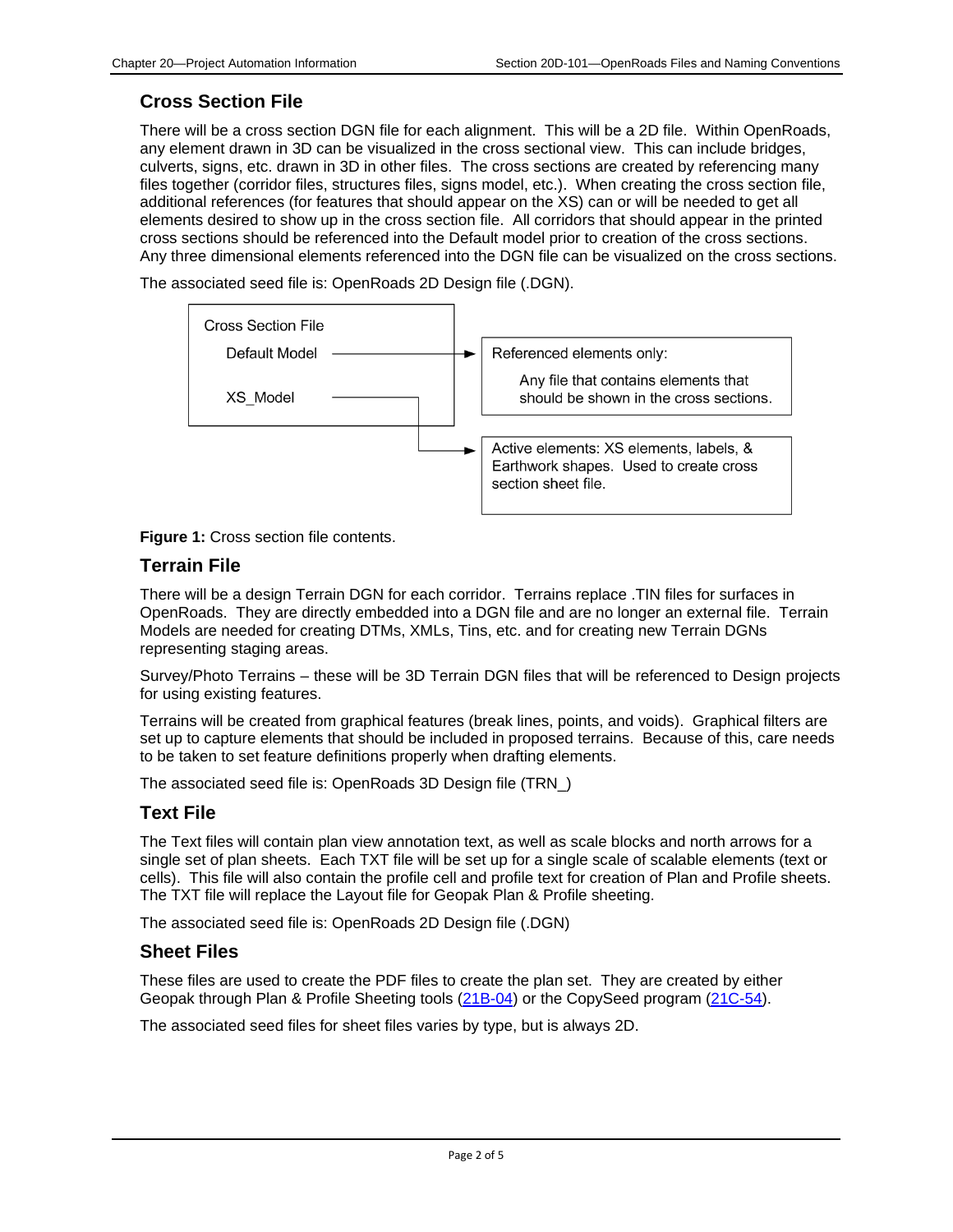# **OpenRoads Single Files**

While developing a project in OpenRoads, several files (Drainage, Plan Drafting, Shading, Staging, Public Information, and Project Overview) will not be tied to a single alignment, but will be used for the entire project limits. There should be only one each of these file types unless it is necessary to do complex staging, where some of these file types may have a file for each stage. Some of these files will be for plan production solely and some will be for plan production and engineering.

### **Drainage File**

This file is the location of the subsurface utility drainage and analysis (SUDA) model. This file will be used for calculations of drainage features and the plan elements for creation of M sheets. Iowa DOT SUE/SUDA settings will be finalized at a later time. Geopak Drainage is to be used for calculations until SUE/SUDA settings are complete.

The associated seed file is: OpenRoads 2D Design file (.DGN)

### **Plan Drafting File**

A single DGN file is recommended for drafting elements such as Edges of Pavement, Shoulders, etc. These elements will be based off of the geometry file(s) by referencing the geometry file(s) to the plan drafting file and creating the needed elements.

Return Geometry will reside in the Plan Drafting DGN.

This file represents the 2D information for printed plan sheets. Only features that are to be printed should be included in this file. It does not include text or shading and it should be a single file for each project. If there is a need for multiple designers to work on this type file at the same time, there may be multiple versions of the Plan Drafting file. However, care should be taken not to duplicate line work in the files.

The associated seed file is: OpenRoads 2D Design file (.DGN)

#### **Shading File**

The Shading file will contain plan view shading (pavement shapes), pavement markings, and other elements that do not depend on scale (clearing and grubbing areas, restricted areas, etc.).

The associated seed file is: OpenRoads 2D Design file (.DGN)

### **Staging File**

The Staging file is for creating J sheets. It will be plan view graphics and shading for creating staging detail sheets.

The associated seed file is: OpenRoads 2D Design file (.DGN)

#### **Public Information File**

The Public Information file is used to create public information scrolls.

The associated seed file is: OpenRoads 2D Design file (.DGN)

#### **Project Overview File**

The Project Overview file is a file to be used by other offices to see the entire project's files all referenced into the default model. There are to be no active elements in the default model, only references. This file will also contain the CPN data model, see 21A-01.

The associated seed file is: OpenRoads 2D Design file (.DGN)

# **OpenRoads Naming Conventions**

#### **File Names**

Office of Design OpenRoads files will not use custom file extensions, as previous workflows did, to designate the type of file. Files will be named in the following manner: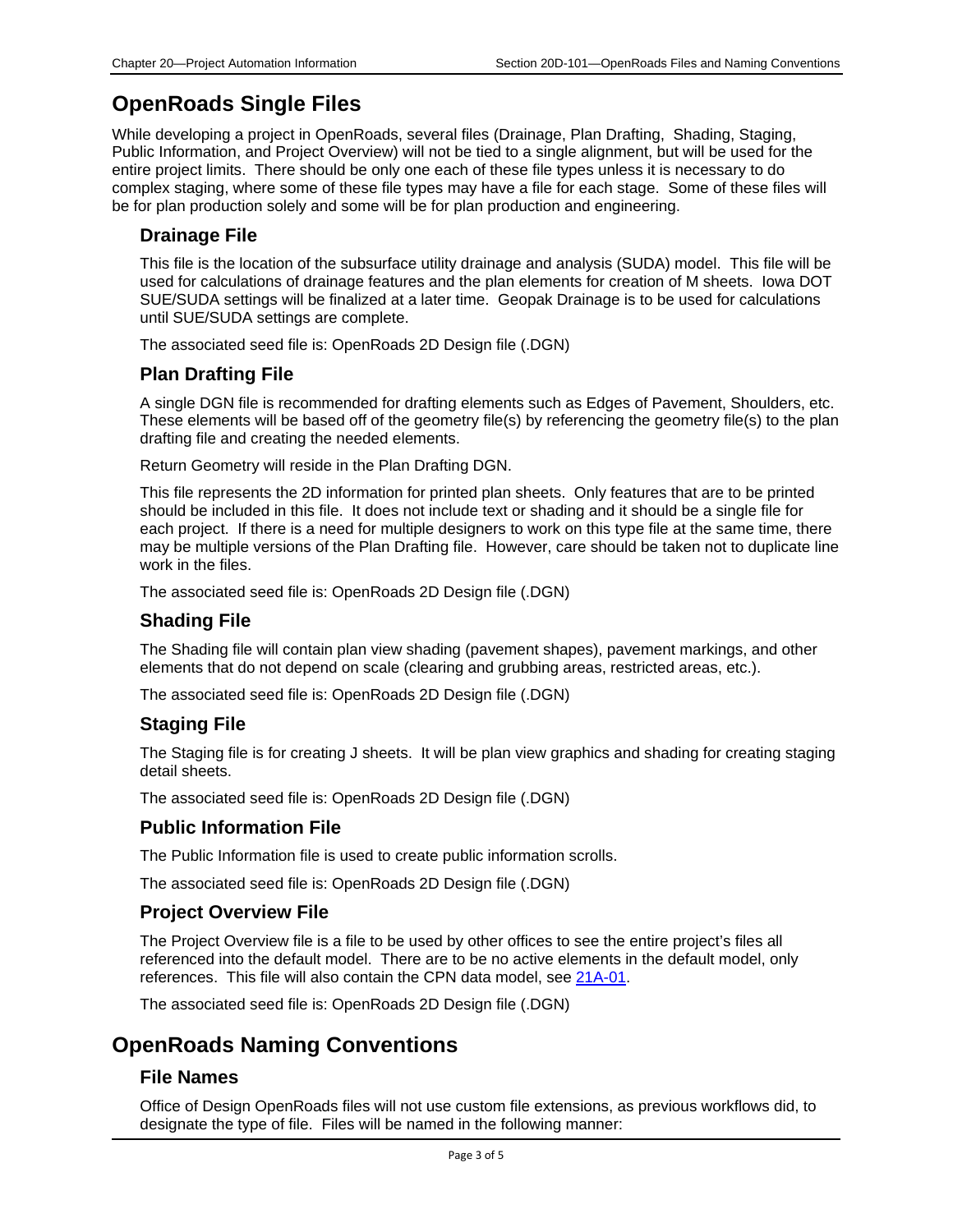*FileTypePrefix\_AlignmentName\_CCRRRPPPGGG.dgn* for alignment files and *FileTypePrefix \_CCRRRPPPGGG.dgn* for single files. See Section 20B-45 for the CCRRRPPPGGG naming convention. The file type prefix will be used to identify the type of file. See Table 1 for file type prefixes. The Alignment name is the name of the alignment/corridor to which the file relates. An example of a Geometry file for Interstate 35 would be: **GEO\_ML035\_85035999Z08.dgn**.

| file type                  | file type prefix | 2D/3D seed file |
|----------------------------|------------------|-----------------|
| Alignment/Geometry         | GEO_             | 2D              |
| Plan Drafting              | PLN              | 2D              |
| <b>Corridor File</b>       | <b>COR</b>       | 2D              |
| <b>Superelevation File</b> | <b>SUP</b>       | 2D              |
| Drainage File              | DRN_             | 2D              |
| <b>Cross Section file</b>  | XS               | 2D              |
| <b>Staging File</b>        | STG              | 2D              |
| Text File                  | TXT              | 2D              |
| <b>Shading File</b>        | SHD              | 2D              |
| <b>Sheet Files</b>         | <b>SHT</b>       | 2D              |
| <b>Public Hearing File</b> | PUB_             | 2D              |
| Project Overview File      | PO.              | 2D              |
| <b>Terrain File</b>        | TRN              | 3D              |

|  | Table 1: Design Groups File Type Prefixes. |
|--|--------------------------------------------|
|  |                                            |

# **Photo/Survey Files**

Photo and Survey files will also be going to .DGN file extension, see Table 2. The CCRRRPPP designation on Photo/Survey files will represent the two digit County number, three digit route number, and three digit Paren number of the project's initial project number (usually the Preliminary Engineering project number).

| folder location    | naming convention       | contents                                                                                                                                | 2D/3D |
|--------------------|-------------------------|-----------------------------------------------------------------------------------------------------------------------------------------|-------|
| Photo              | PHO CCRRRPPPGGG.dgn     | Photogrammetric topographic<br>information and text all in one<br>model. SUR_###.dgn file will be<br>referenced if field survey exists. | 3D    |
| PrelimSurvey       | SUR CCRRRPPPGGG.dgn     | Field survey topographic<br>information and text.                                                                                       | 3D    |
| PrelimSurvey       | TRN EX CCRRRPPPGGG.dgn  | Existing ground surface for project<br>if there is no photogrammetric<br>information (full field survey).                               | 3D    |
| Photo              | TRN EX CCRRRPPPGGG.dgn  | Existing ground surface for project<br>if photogrammetric information is<br>added to the surface.                                       | 3D    |
| PrelimSurvey       | GEO SUR CCRRRPPPGGG.dgn | Surveyed existing alignments as<br>Civil elements.                                                                                      | 2D    |
| PrelimSurvey/Photo | SHT CCRRRPPP_G01.dgn    | G Sheets detailing survey<br>information                                                                                                | 2D    |

|--|

When photo and survey both contribute to the topographic information for the project, the Photo "PHO" file should be referenced with live nesting set. The PHO file will reference the SUR file so that designers only need to reference one file, either the SUR or PHO file.

There will be only one existing ground terrain model supplied by the photo or survey groups. There will only be a geometry file when field survey creates existing alignment chain(s). Photogrammetry will not create this file.